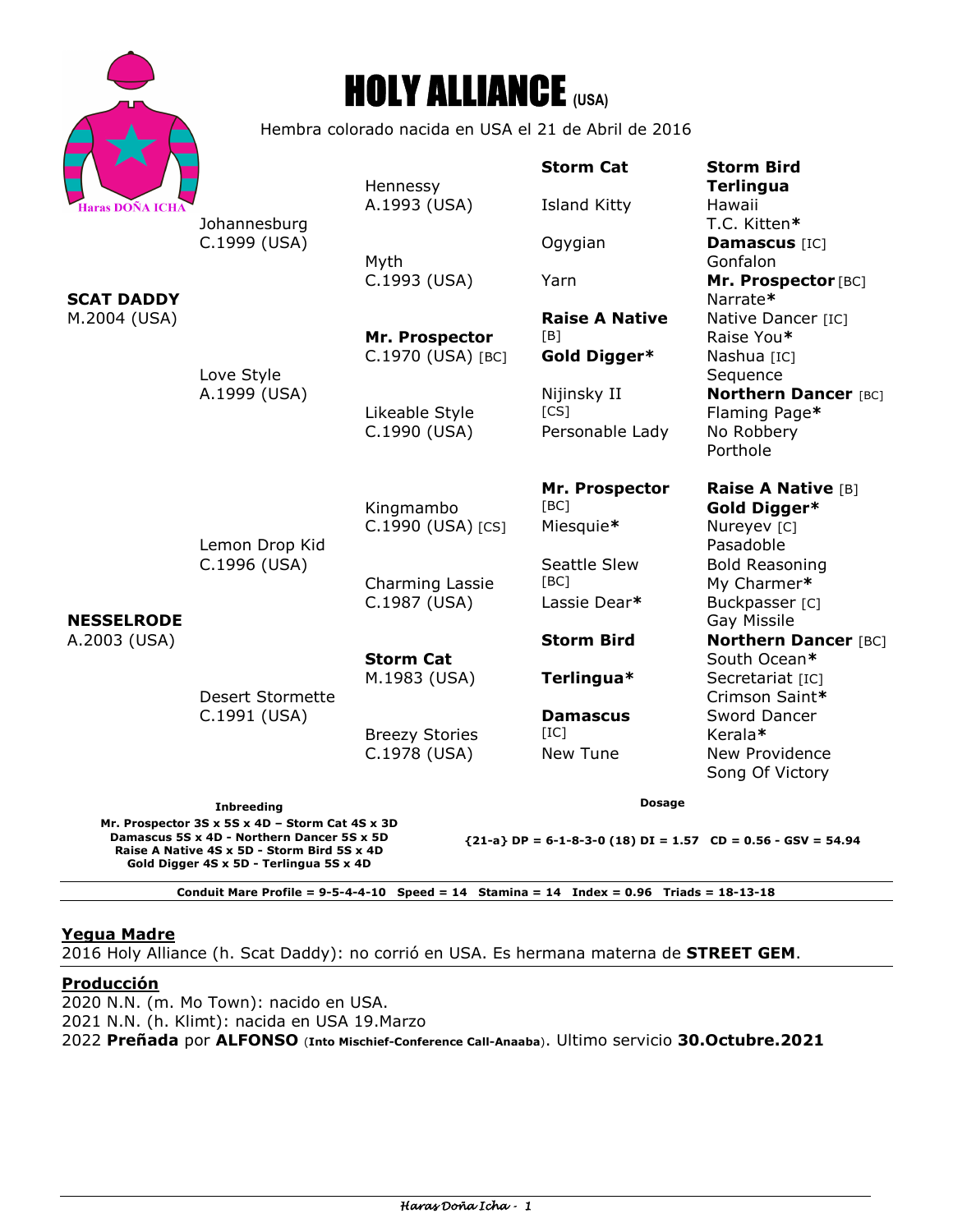# **LINEA PATERNA**

**SCAT DADDY** (**1999**). Ganador de 5 cs. a los 2 y 3 años en 9 actuaciones en USA, incl. Champagne S **(Gr.1)**, Florida Derby **(Gr.1)**, Sanford S **(Gr.2)**,Fountain Of Youth S **(Gr.2)**; 2º Hopeful S **(Gr.1)**; 3º Holly Bull S **(Gr.2)**. US\$ 1.334.300. Murió, 2015.

*Es padre en USA y Europa de:* **JUSTIFY (Triple Coronaado Americano, 2018. Invicto** a los 3 años en 5 actuaciones en USA, 2018, incl. Kentucky Derby**-Gr.1**, Preakness Stakes**-Gr.1**, Belmont S**-Gr.1**, Santa Anita Derby**-Gr.1**. US\$ 3,798,000. **Padrillo**), **NO NAY NEVER (***Campeón 2 Años en Francia.*Prix Darley Morny**-Gr.1**, etc. **Padrillo** en Irlanda y Chile), **LADY OF SHAMROCK** (American Oaks S**-Gr.1**, Del Mar Oaks**-Gr.1**, etc. US\$ 825,400), **CARAVAGGIO** (Phoenix S**-Gr.1**, Connmonwealth Cup**-Gr.1**, etc. **Padrillo** en Inglaterra), **LADY AURELIA** (Prix Morny**-Gr.1**, Fr., King's Stand S**-Gr.1**, Ingl, etc., **CELESTINE** (Longines Just A Game S**-Gr.1**, etc., USA), **DADDY LONG LEGS** (U.A.E. Derby Sponsored by Saeed & Mohammed Al Naboodah**-Gr.2**, etc. US\$ 1,334,146.**Padrillo** en Chile), **EL KABEIR** (Jockey Club S**-Gr.2**, etc. US\$ 678,892), **HANDSOME MIKE** (Pennsylvania Derby**-Gr.2**, etc. US\$ 756,780), **FRAC DADDY** (Eclipse S**-Gr.2**, etc. US\$ 697,280), **FINALE (Gr.3)**, **SHARED PROPERTY (Gr.3)**, etc.

En Chile de: **SOLARIA** (*Caballo Del Año, 2013*. *Campeona 2 Años Césped, 2013*. cls. Polla de Potrancas**-Gr.1**, El Derby**-Gr.1**, etc. Exp. a Japón, 2014), **IL CAMPIONE** (*Campeón 2 Años Césped, 2014*. cls. El Ensayo**-Gr.1**, El Derby**-Gr.1**, Polla de Potrillos**-Gr.1**, Nacional Ricardo Lyon**-Gr.1**, etc. Fig. en USA.**Padrillo** en Argentina), **EL BROMISTA** (*Campeón 2 Años Césped, 2013* y *Campeón Mayor, 2016*. cls. .Club Hípico de Santiago-Falabella**-Gr.1**, Alberto Vial Infante**-Gr.1**, etc.), **DACITA**  (*Campeona 2 y 3 Años Césped, 2014-2015*. cls. Polla de Potrancas**-Gr.1**, etc. y en USA Diana S**-Gr.1**, Beverly D S**-Gr.1**, etc. US\$ 1,273,208), **CIMALTA** (*Campeona 2 Años, 2015*. cls. Arturo Lyon Peña**-Gr.1**, etc.), **THE DREAM** (*Campeona 2 Años Arena, 2015*. cls. 1000 Guineas**-Gr.1**, Tanteo de Potrancas**-Gr.1**, etc.), **GRATINADA** (*Campeona Millera*), **PAQUITA COQUETA** (*Campeona Sprinter, 2016*), **WAPI** (*Campeona 3 Años, 2016*), **RUBY LOVE** (*Campeona 2 Años Césped, 2017*), **KNOCKOUT** (**Gr.1**. **Padrillo** en Argentina), **FLYER** (**Gr.1. Padrillo**), **FANTASMAGORICO** (**Gr.1. Padrillo**), **SOUTHERN CAT** (**Gr.1**), **KITCAT** (**Gr.1**), **HUASO HONORABLE (Gr.2)**, **MI COQUETA (Gr.2)**, **TU BRUTUS** (**Gr.3 Padrillo en USA**), **CALIFORNIA ONE (Gr.3)**, **KASPER (Gr.3)**, **SUMERIO (Gr.3), IL REY IVAN (Gr.3), RUN FOR FREE, ENTENAO, UNCIDO, GOZA AD LIBITUM, BAUXITA, ALIÑAO, OSHAWA, WIÑAPU, MAEQUES DE POMBAL, DOSIFICADO, KATMAI, GRAN VILLANO, DESTELLO DEL ALMA,** etc

*SCAT DADDY, fue nominado por el Stud Book de Chile, Padrillo del Año en 2013, 2014 y 2015 Ganó ambas Estadisticas de Padrillos en 2014 y en 2015* 

# **LINEA MATERNA**

### **1ª madre**

2003 Nesselrode (h. Lemon Drop Kid): disputó una carrera en USA. Es hermana materna de **DESERT GOLD**. Madre de.

2009 Trading Paint (h. Indian Charlie): ganadora en USA. US\$ 42,856. Madre de:

2016 Trading Cent (h. Goldencents): ganadora en USA. US\$ 14,000.

2010 **STREET GEM** (h. Street Boss). 5 cs. a los 3 años en USA, incl. Desert Vixen Stakes, Revidere Stakes; 4ª Secret Grace Stakes. US\$ 121,610. En la reproducción.

2013 Luz Mimi (h. Mineshaft). 5 cs. en USA. US\$ 239,195. Murió, 2019.

2016 Holy Alliance (h. Scat Daddy): **ver arriba**.

# **2ª madre**

91 Desert Stormette (h. Storm Cat): ganadora en 9 actuaciones en USA. US\$ 43.750. Es propia hermana de **DESERT STORMER**. Madre de:

- 99 **DESERT GOLD** (h. Seeking The Gold): 6 cs. en USA, incl. Mariah's Storm Stakes. US\$ 243.438. Madre de:
	- 08 **WHITE MOONSTONE** (h. Dynaformer): **invicta** en 4 actuaciones en Inglaterra a los 2 años, incl. Meon Valley Stud Fillies' Mile **(Gr.1)**, May Hill Stakes **(Gr.2)**, Sweet Solera Stakes **(Gr.3)**. £ 197.711. Madre de:
		- 13 Dufay (h. Dubawi): ganadora en Inglaterra. Madre de:
			- 18 **Last Sunset** (h. Teofilo): ganadora en Inglaterra; y en Dubai 3ª UAE Oaks **(Gr.3)**. £ 31,711.
	- 09 **ALBASHARAH** (h. Arch): 4 cs. en Inglaterra, incl. Betfred Mobile Pride Stakes **(L)**; 3ª Lancashire Oaks **(Gr.2)**, John Musker Fillies' Stakes **(L)**. US\$ 88,806. Madre de: 05 Conchita (h. Cozzene): ganadora en USA en 5 actuaciones. US\$1 7,225. Madre de: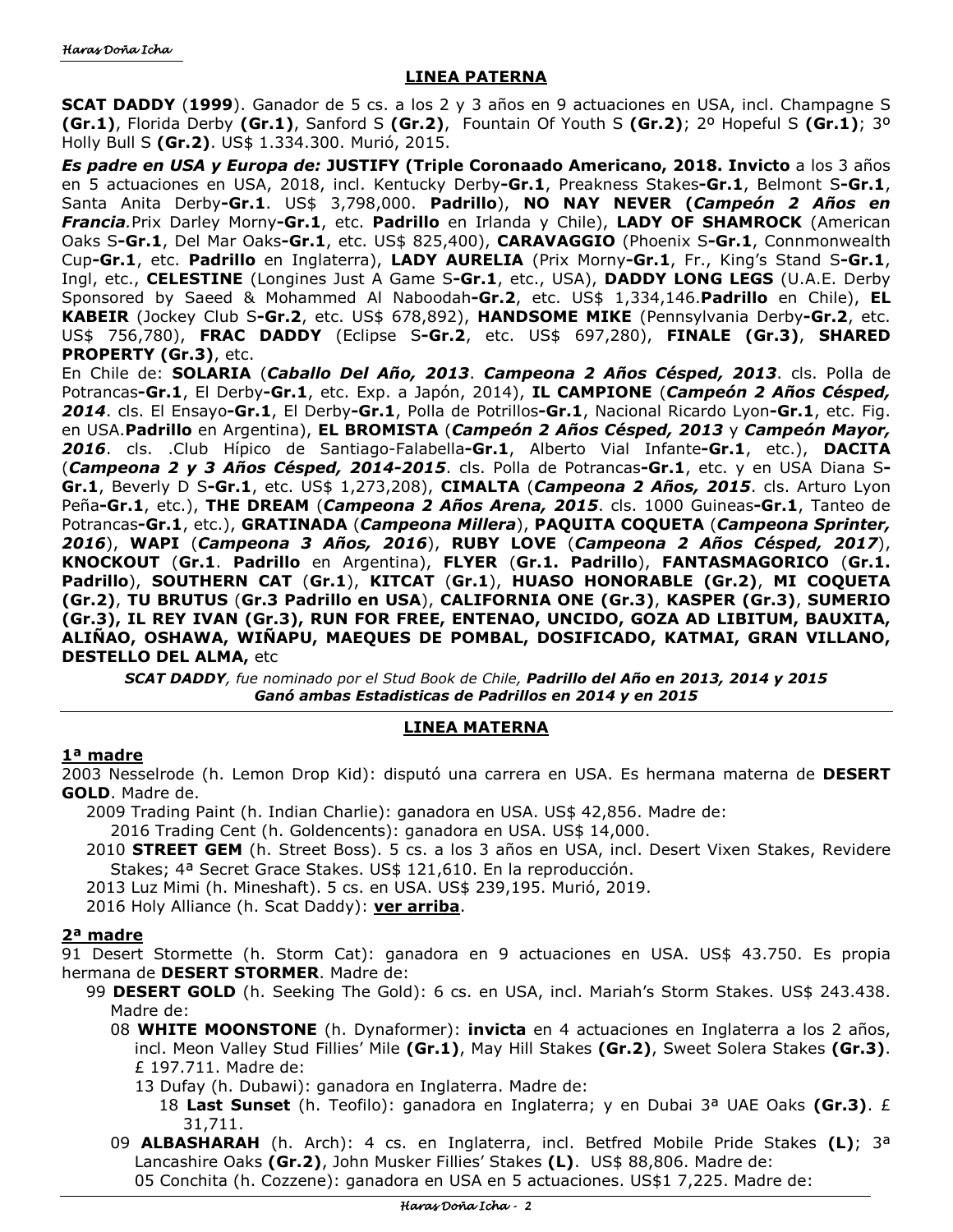- 09 Chiquita Picosa (h. Congaree): ganadora en USA. Madre de:
	- 15 **HOMERIQUE** (h. Exchange Rate): 2 cs. en Francia, incl. Prix de Psyche **(Gr.3)**; 2ª Prix Penelope **(Gr.3)**; 3ª Prix De Diane **(Gr.1)**, Prix De L'Opera **(Gr.1)**. Ganadora de 2 cs. en USA, incl. New York Stakes **(Gr.2)**, Beaugay Stakes **(Gr.3)**; 3ª Diana Stakes **(Gr.1)** en 9 actuaciones. US\$ 782,950. En la reproducción.
- 10 **Music Chart** (h. Exchange Rate): ganadora en Inglaterra y Dubai; 3ª UAE Oaks **(Gr.3)**. US\$ 89,121. Madre de ganadores.
- 12 Class Will Tell (h. Bernardini): ganadora en USA. US\$ 30,013. Madre de:
	- 18 **CLASSIER** (m. Empire Maker): 2 cs. en USA, incl. Los Alamitos Derby **(Gr.3)**; 3° Affirmed Stakes **(Gr.3)**. US\$ 155,000.
- 13 **Escalante** (h. Bernardini): ganadora a los 3 años en USA; 3ª Arlington-Washington Lassie Stakes **(L)**. US\$ 66,694. En la reproducción.
- 00 Kalahari Cat (h. Cape Town): 3 cs. en USA. US\$ 106,760. Madre de:
- 08 **Quality Council** (m. Elusive Quality): 13 cs. en USA; 3° Nashua Stakes **(Gr.3)**. US\$ 248,743.
	- 09 **FRANCOIS** (cast. Smarty Jones): 15 cs. en USA, incl. Straight Line Stakes; 2° Hanshin Cup Stakes **(Gr.3)**, Claiming Crown Iron Horse Stakes, 2 veces; 4° Swoon's Soon Stakes. US\$ 381,485.
	- 10 **BLACK ONYX** (m. Rock Hard Ten): 3 cs. a los 2 y 3 años en USA, incl. Horseshoe Casino Cincinnati Spiral Stakes **(Gr.3)** y 3 figs. en 7 actuaciones. US\$ 418,860. **Padrillo**.
	- 17 **INDEPENDENCE HALL** (m. Constitution): 4 cs. a los 2 y 3 años en 10 actuaciones en USA, incl. Nashua Stakes **(Gr.3)**, Jerome Stakes; 2° Sam F. Davis Stakes **(Gr.3)**; 3° Pegasus World Cup Invitational **(Gr.1)**, Californian Stakes **(Gr.2)**; 4° Santa Anita Handicap **(Gr.1)**. U\$ 654,600.
- 03 Nesselrode (h. Lemon Drop Kid): **ver arriba**.
- 07 Miss Quality (h. Elusive Quality): fig. en Francia. Madre de:
	- 17 **Musetta** (h. Dark Angel): 4 cs. en Francia; 2ª Prix Du Haras De La Haie Neuve Le Brivido-Prix Du Point Du Jour **(L)**. € 60,650.

#### **3ª madre**

78 Breezy Stories (h. Damascus): no corrió en USA. Es hermana materna de **SOUND REASON**. Madre de:

85 **Frontline Fable** (cast. L'Enjoleur): 5 cs. en USA; 3º Bolsa Chica Stakes **(L)**. US\$ 125.925.

- 86 Nakiska Wind (h. Lyphard): fig. en 8 actuaciones en USA. US\$ 3.900. Exportada a Brasil en 1994 y reexportada en 1999. Madre de:
	- 91 **Santa Fe Slewpy** (cast. Slewpy): 9 cs. en USA; 3° Millarville Derby. US\$ 52.786.
	- 92 **THE EXETER MAN** (cast. Capote): 9 cs., incl. Sultry Song Handicap **(L)**, Lit De Justice Handicap **(L)**, El Conejo Handicap **(L)**,Senator Maddy Stakes; 2º Triple Bend Breeders' Cup Handicap **(Gr.2)**; 3º Los Angeles Handicap **(Gr.3)**. US\$ 536.354.
	- 94 **Furious Wind** (m. Mining): 4 cs. en Cidade Jardim, Brasil; 2º cl. Presidene Julio Mesquita **(L)**.
	- 97 **ICY WIND** (h. Clackson): 4 cs. en Cidade Jardim, incl. cl. Erasmo T. De Assumpcao **(L)**; 2ª cl. Presidente Waldyr Prudente Toledo **(L)**. Madre de:

05 **QUICK WIND** (m. Public Purse): 3 cs. en Cidade Jardim, Brasil, incl. cl. Emerson **(L)**.

- 98 **Kurosawa** (m. Punk): 6 cs, en Gavea, Cidade Jardim y Cristal; 2º cls. Duque de Caxias, Alpheau Vinhas de Araujo; 3º cl. Brigada Militar.
- 00 Slewska (h. Seatlet Slew): disputó 2 cs. en USA. Madre de: 09 **Seatlle Ex** (m. Exchange Rate): ganador en USA; 2° Birdonthewire Stakes. US\$ 34,419.
- 04 **Chihulykee** (cast. Mr. Greeley): 8 cs. en USA; 2º Cherokee Run Stakes **(L)**, Don Ciccio Stakes, Reappeal Stakes, Bob Umphrey Sprint Handicap. US\$ 243.651.
- 90 **DESERT STORMER** (h. Storm Cat): 7 cs. en USA, incl. Breeders' Cup Sprint Stakes **(Gr.1)**, Las Flores Breeders' Cup Handicap **(Gr.3)**, Rancho Bernardo Breeders' Cup Handicap **(Gr.3)**, Camilla Urso Handicap **(L)**; 2ª A Gleam Handicap **(Gr.2)**, Rancho Bernardo Breeders' Cup Handicap **(Gr.3)**, La Brea Stakes **(Gr.3)**; 3ª Santa Monica Handicap **(Gr.1)**, Great Lady M Handicap **(L)**, Bara Lass Stakes **(L)**; 4ª Autumn Days Handicap **(L)**. US\$ 862.950. Madre de:
	- 97 **SAHARA GOLD** (h. Seeking The Gold): 4 cs. en USA, incl. Stonerside Beaumont Stakes **(Gr.2)**, Eliza Stakes **(L)**; 2ª Valley Stream Stakes **(L)**, Hurricane Bertie Stakes **(L)**. US\$ 248.742. Madre de:
		- 04 **SAHARA HEAT** (m. A.P. Indy): 2 cs. en USA y ganador en Canadá del Marine Stakes **(Gr.2)**. US\$ 170,858. **Padrillo** en USA y Ecuador.
		- 08 Enrichment (h. Ghostzapper): figs. a los 3 años en USA. US\$ 42.350. Madre de: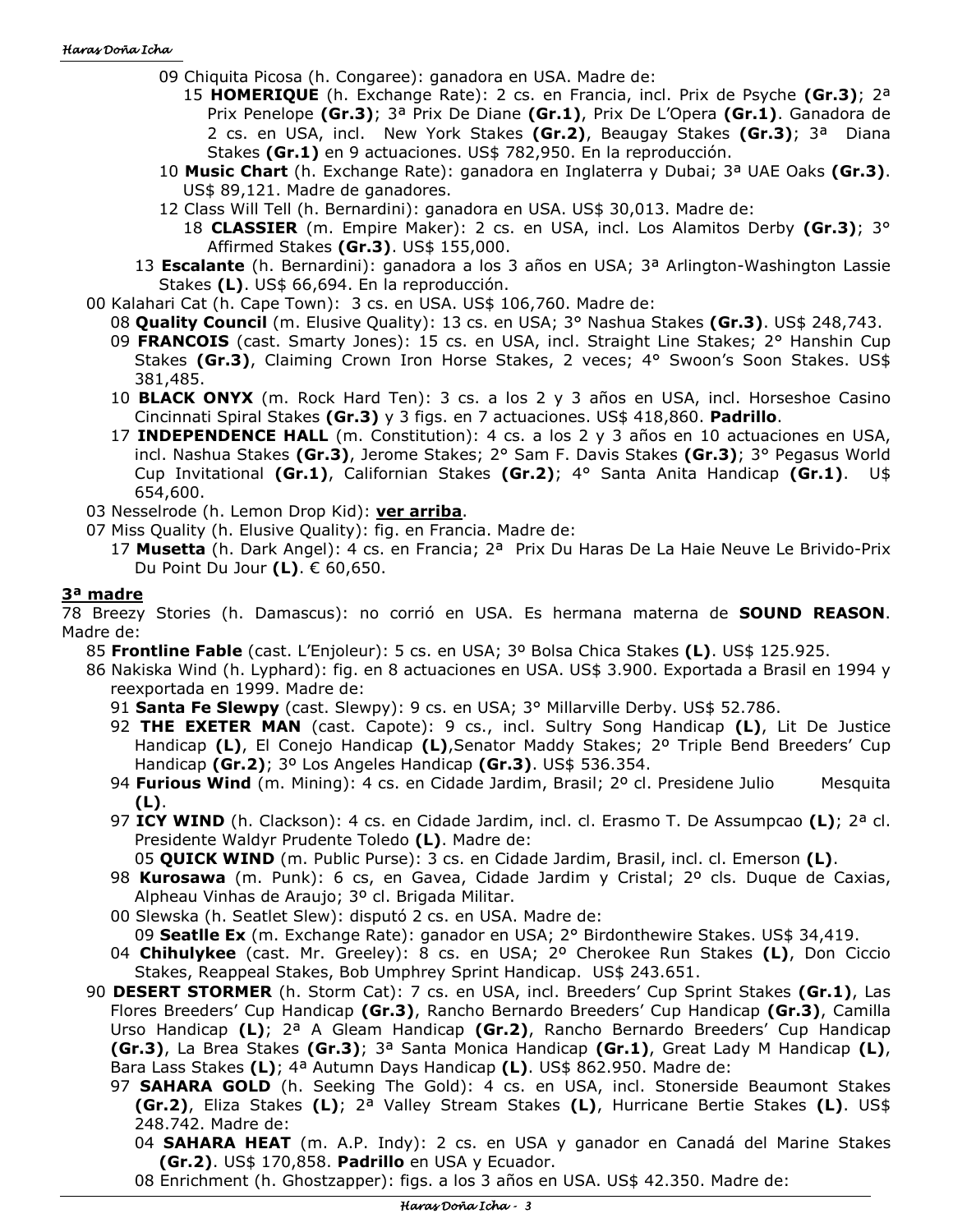- 13 **LIBRETA** (h. Girolamo): 2 cs. en USA, incl. NYSS-Pak Avenue Division-R. US\$ 128,660.
- 16 **ESTIHDAAF** (m. Arch): ganador en Inglaterra y en Dubai del UAE 2000 Guineas **(Gr.3)**. US\$ 183,526.
- 09 **BETTER LUCKY** (h. Ghostzapper): 6 cs. en USA, incl. Matriarch Stakes **(Gr.1)**, First Lady Stakes **(Gr.1)**, Sands Point Stakes **(Gr.2)**, Shine Again Stakes; 2ª Breeders' Cup Filly and Mare Sprint **(Gr.1)**, Just A Game Stakes **(Gr.1)**, Madison Stakes **(Gr.1)**, First Lady Stakes **(Gr.1)**, Lake George Stakes **(Gr.2)**; 3ª Queen Elizabeth II Challenge Cup Stakes **(Gr.1)**, Matriarch Stakes **(Gr.1)**, Noble Damsel Stakes **(Gr.3)**, Busher Stakes. US\$ 1,278,950. Madre de:
	- 16 **Kentucky Wildcat** (m. Tapit): ganador en USA; 2° Sam F. Davis Stakes **(Gr.3)**. US\$ 88,138.
	- 18 **Tapwood** (m. Tapit): 3° Saplig Stakes a los 2 años en 3 actuaciones en USA. US\$ 23,000.
- 15 **FINAL FRONTIER** (m. Ghostzapper): 4 cs. en USA, incl. Belmont Turf Sprint Invitational Stakes; 2° Lucky Coin Stakes. US\$ 240,010.

00 Desert Heat (h. Mr. Prospector): no corrió en USA. Madre de:

06 Golden Desert (h. Vindication): no corrió en USA. Madre de:

- 13 **Cordon** (m. Archarcharch): 2 cs. en USA; 3° Dueling Grounds Derby, Woodchopper Stakes. US\$ 103,107.
- 07 Nacho Polo (h. A.P. Indy): no corrió en USA. Madre de:
- 16 **Irish Polo** (cast. Drosselmeyer): 5 cs. en USA; 3° Charles Taylor Derby. US\$ 72,676.
- 01 **Ensenada** (h. Seeking The Gold): 3 cs. en USA; 2ª Phoenix Stakes. US\$ 127.265. Madre de: 07 Rendition (h. A.P. Indy): ganadora en USA. US\$ 35,956. Madre de:
	- 12 HARD RENDITION ( h. Hard Spun): ganadora en México del cl. Diamante (Gr.1); 2<sup>a</sup> cls. Gran Promesa, Esmeralda, Monarca; 3<sup>ª</sup> cls. Campeonato Juvenil (Fillies), Revolucion, Handicap De Las Estrellas, Handicap Comision Mexicana de Carreras de Caballos y de Galgos.
	- 13 **BLACK OPS** (cast. Hard Spun): 6 cs. en USA, incl. Budweiser Special Handicap, dos veces; 3° Winsham Lad Handicap, Front Range Stakes. US\$ 207,411.
	- 08 **CASINO HOST** (m. Dynaformer): 4 cs. en USA, incl. Mervin H. Muniz Jr. Memorial Handicap **(Gr.2)**, Del Mar Handicap **(Gr.2)**; 3º Eddie Read Stakes **(Gr.1)**, Virginia Derby **(Gr.2)**. US\$ 578.175. **Padrillo** en Arabia Saudita.
- 10 **Bornatthetrack** (cast. Bernardini): 4 cs. en USA; 2° HBPA Claiming Champiosnhip Stakes. US\$ 63,380.
- 91 Desert Stormette (h. Storm Cat): **ver arriba**.
- 97 Chancery Lane (h. Tabasco Cat): fig. en 4 actuaciones en USA. US\$ 8,570. Madre de:
	- 02 **Feather Bed Lane** (cast. Skip Away): 8 cs. en USA; 3º Coronation Futurity. US\$ 290.152.
	- 11 **LAYCOCK BAY** (cast. Paynes Bay): 16 cs. en USA, incl. Labor Day TB Claiming Stakes; 3° Labor Day TB Claiming Stakes; 4° Billy Powell Stakes. US\$ 182,904.
- 98 Storming Heaven (h. Hennessy): ganadora a los 2 años en 8 actuaciones en USA. US\$ 26.670. Madre de:
	- 05 **Pescadero** (m. Tiznow): 5 cs. en USA; 3º S.P.R.C. Claiming Series Stakes. US\$ 71.074.

### **4ª madre**

68 **NEW TUNE** (h. New Providence): ganadora de 9 cs. en USA, incl. Yearling Sales Stakes. US\$ 85.251. Madre de:

74 **SOUND REASON** (m. Bold Reason): *Campeón 2 Años en Canadá*, *1976*. Ganador de 13 cs., incl. Winnipeg Futurity, Victoria Stakes, Swynford Stakes, Queen's Plate Stakes, Queenston Stakes, New World Handicap, Canadian Maturity Stakes, Connaught Cup Handicap, Jacques Cartier Stakes; 2º Coronation Futurity, Cup And Saucer Stakes, Friar Rock Stakes, Plate Trial Stakes, Marine Stakes, Toronto Cup Handicap, Durham Cup Handicap; 3º Hazel Park Handicap, Grosse Pointe Handicap, Fair Play Stakes, Mohawk Stakes, Jacques Cartier Stakes. US\$ 387.954. Murió, 1992

75 Northern Empress (h. Northern Answer): disputó 2 cs. en USA. Madre de:

- 79 **Icy Circle** (m. Halo): 4 cs.; 2º Prince Of Wales Stakes, Yearling Sales Stakes, Woodstock Stakes; 3º International Stakes **(Gr.3)**, Heresy Stakes. US\$ 96.566.
- 81 Northern Dominion (h. Dom Alaic): 3 cs. US\$ 31.452. Madre de:
	- 90 Douce Douce (h. Bold Ruckus): 8 cs. US\$ 145.539. Madre de:

99 **Dillinger** (m. Sea Wall): 5 cs. en USA; 2º Bold Ruckus Stakes, Shepperton Stakes, dos veces; 3º Vice Regent Stakes, Afleet Stakes; 3º New Providene Stakes. US\$ 443.302.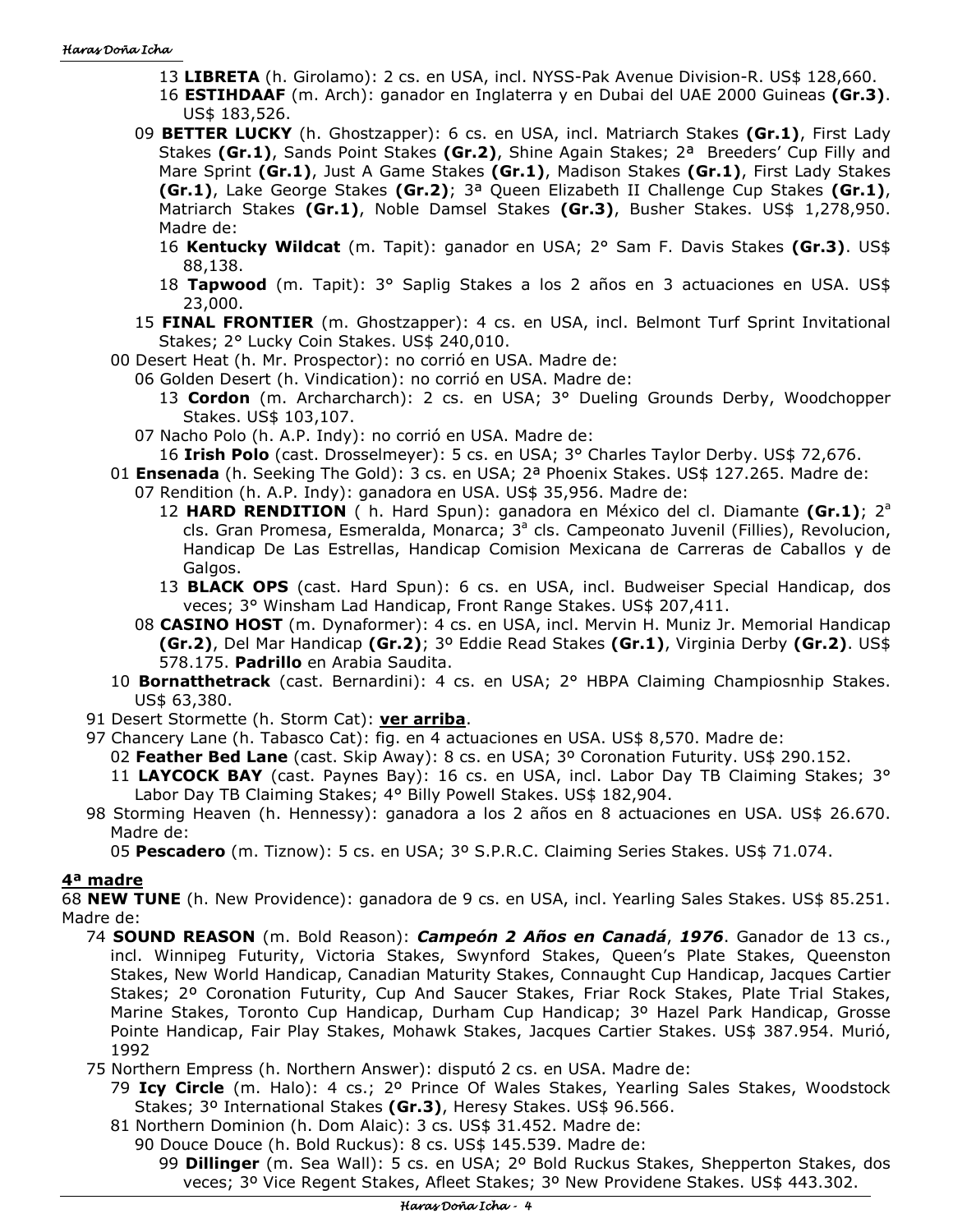- 01 **Hands On** (m. Friendly Lover): 23 cs. en USA; 2º Rollicking Stakes, Gross L. Stryker Stakes, Taking Risks Stakes. Mister Diz Stakes, dos veces; 3º Star de Naskra Stakes, Dancing Count Stakes, Self Shelby Co Boys/Girls Club Stakes. US\$ 596.945.
- 91 **SNOW COUNTY HONEY** (h. Foolish Pleasure): 4 cs. en USA, incl. Trinity Oaks; 2ª Willow Park Handicap; 3ª Winning Colors Handicap. US\$ 71.180. Madre de:
	- 04 **COUNTRY HUMOR** (m. Distorted Humor): 14 cs. en USA, incl. Golden Boy Stakes; 2º Derby Trial Stakes. US\$ 177.004.
- 92 Ojibwa Princess (h. Regla Classic): 11 cs. en USA. US\$ 88.647. Madre de:
	- 00 **Dotor Doctor Mrmd** (cast. Dr. Adagio): 7 cs. en USA; 2º Buffalo Bayou Dtakes. US\$ 114.551.
- 95 **Be By Me** (m. Private School): 7 cs. en USA; 3º Hoover Stakes. US\$ 73.314.
- 94 Boomtown Days (h. Mining): 3 cs. en USA. US\$ 11.394. Madre de:
	- 00 Napala Days (h. Roy): no corrió en USA. Exportada a la Argentina en 2006. Madre de: 06 **NOSAKA** (h. Bonapartise): 3 cs. en Palermo y San Isidro; 2ª cl. Provincias Unidas **(L)** en su debut a los 3 años. Ganadora en Mendoza del cl. Jockey Club de Mendoza.
- 78 Breezy Sories (h. Damascus): **ver arriba**.
- 81 **Lucky Caucasus** (m. Caucasus): 9 cs. en USA; 2º King Edward Gold Cup Handicap **(Gr.3)**. US\$ 123.654.
- 83 Tune Writer (h. Master Wille): disputó 2 cs. en USA. Madre de:
	- 90 Herat's Tune (h. Heart): figs. en USA. US\$ 7.494. Madre de:
		- 98 **SEA MIST** (h. Mecke): 7 cs. en USA, incl. OB.S. Championship Stakes; 2ª Georgia On My Mind Handicap, Allen E. Paulson Handicap, Liberada Handicap; 3<sup>a</sup> Judy's Red Shoes Stakes **(L)**, Convenience Stakes, Hurricane Viv Handicap, Florida Breeders' Distaff Stakes, dos veces. US\$ 271.467. Madre de ganadores.
	- 93 **Rolling A Seven** (m. Lucky North): 4 cs.; 2º Thomas J. Malley Stakes. US\$ 80.817.
	- 94 **Harley Tune** (m. Lucky Morth): ganador en 3 actuaciones en USA; 2º Sapling Stakes **(Gr.2)**; 3º Futurity Stakes **(Gr.1)**. US\$ 68.500.
	- 95 **ROBYNS TUNE** (h. Robyn Dancer): 5 cs. en USA, incl. Convenience Stakes, Long Gone Blues Handicap; 3ª Frnces A. Genter Handicap **(L)**. US\$ 127.156. Madre de:
		- 01 **Tale Of Woe** (cast. Tale Of The Cat): 6 cs. en USA; 2° Maria's Mon Stakes. US\$ 165.493.
		- 02 **UNITED** (m. Dixie Union): 4 cs. en USA, incl. Peppy Addy Stakes, Pennsylvania Nursery Stakes; 2º Arlington Classic Stakes **(Gr.3)**, Woodlawn Stakes **(L)**, World Appeal Stakes, Continental Mile Stakes; 3º Sir Cat Stakes. US\$ 239.951.